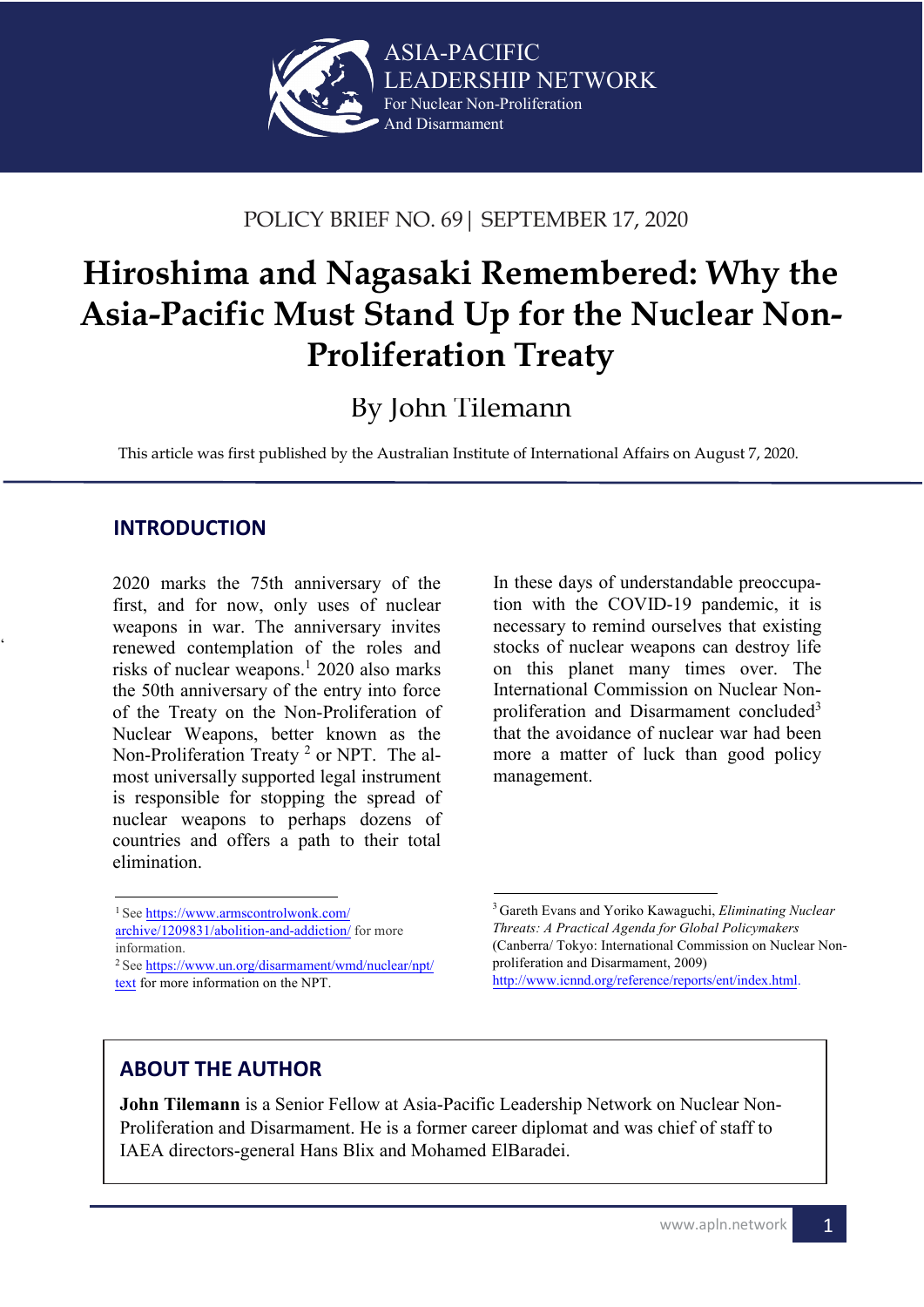#### **CONTAINING NUCLEAR THREATS**

Scientists who developed nuclear weapons were amongst the first to alert the world to the dangers of nuclear arms. One such warning was the Bulletin of Atomic Scientists, <sup>[4](#page-1-0)</sup> which is also marking its 75th anniversary. In the 1950's, several plans were advanced by the Soviet Union and the United States to limit nuclear threats, which lead to the establishment in 1956 of the Nobel Peace Prize-winning International Atomic Energy Agency  $(IAEA)$ . IAEA inspections<sup>[5](#page-1-1)</sup> provide assurance that most nuclear activities around the world are conducted only for peaceful purposes. But the IAEA was and is denied access to nuclear materials that countries use in military programs.

In the 1960's, the US and the Soviet Union led negotiations that banned nuclear tests in the atmosphere and the placement of nuclear weapons in space. With broad international support, they also negotiated the NPT to contain the spread of nuclear weapons, with a commitment to work for nuclear disarmament. The NPT opened for signature in 1968 and entered into force in 1970.

#### **ASIA-PACIFIC AND THE NPT**

While the early focus of the proponents of the NPT was the nuclear-capable countries of Europe, Asia-Pacific was also a beneficiary. The NPT helped provide a security and commercial framework for developed

and developing industrial states in the region, such as Japan, South Korea, Australia, and Indonesia, to access the benefits of peaceful nuclear activity while foregoing nuclear weapons.

Asia-Pacific uptake of the NPT reflected the region's security and economic complexity. The first countries to join in 1972 were Thailand, the Philippines, and Cambodia, countries benefitting from security assurances in the Manila Treaty, and those with limited nuclear infrastructures. A change of government and policy allowed Australia to join in 1973. Others under US security protection and with ambitious nuclear electricity plans followed soon after, with South Korea joining in 1975 and Japan in 1976. Indonesia's ratification in 1979 left only North Korea and China as important players in East Asia outside the NPT. North Korea's nuclear activities remain a serious challenge to the NPT norm and to security in the region. On the other hand, China's eventual adherence to the NPT in 1992 enormously strengthened the NPT's global authority.

In South Asia, India eyed China's NPT nuclear weapon state status, and Pakistan sought to match or exceed India's capabilities, given its perceived weakness in conventional forces. While Bangladesh and Sri Lanka joined the NPT, global efforts failed to deter both India and Pakistan from demonstrating their nuclear weapon capabilities in 1988.

#### **THE NPT UNDER PRESSURE**

To date 191 countries have joined the NPT. Its contributions to global security are broadly acknowledged. But fifty years on, it has failed to deliver nuclear disarma-

<span id="page-1-0"></span><sup>4</sup> Se[e https://thebulletin.org/about-us/message/](https://thebulletin.org/about-us/message/) to read the full message.

<span id="page-1-1"></span><sup>5</sup> Adem Mutluer, *Challenges and Opportunities in Safeguards Implementation: IAEA-UNODA Virtual Event*, International Atomic Energy Agency (July 28, 2020[\) https://www.iaea.org/newscenter/news/challenges](https://www.iaea.org/newscenter/news/challenges-and-opportunities-in-safeguards-implementation-iaea-unoda-virtual-event)[and-opportunities-in-safeguards-implementation-iaea](https://www.iaea.org/newscenter/news/challenges-and-opportunities-in-safeguards-implementation-iaea-unoda-virtual-event)[unoda-virtual-event](https://www.iaea.org/newscenter/news/challenges-and-opportunities-in-safeguards-implementation-iaea-unoda-virtual-event)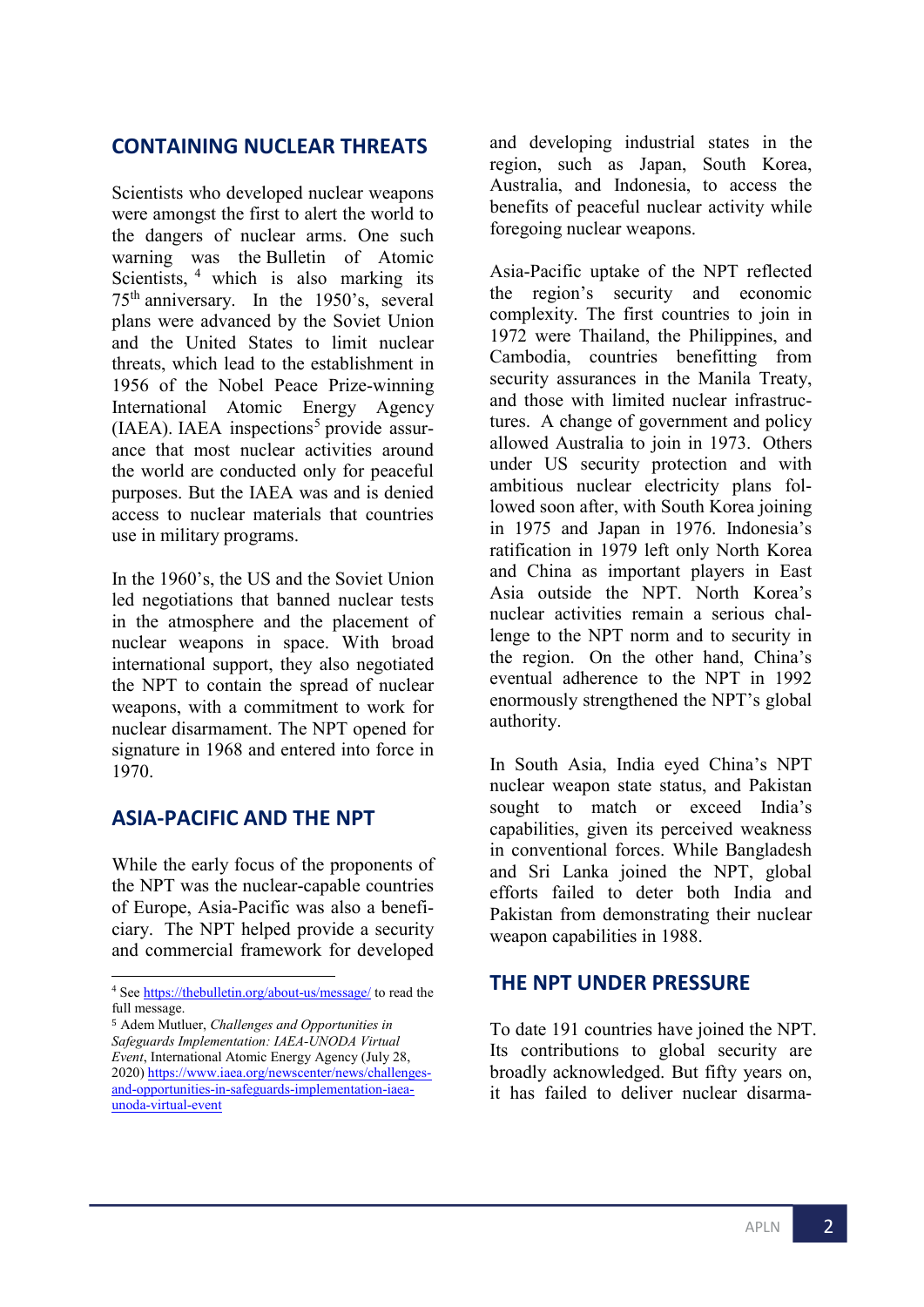ment and to find answers to the weapons of mass destruction (WMD) threats in the Middle East and elsewhere. Jettisoning of the Anti-Ballistic Missile, Intermediaterange Nuclear Forces, and the Open Skies treaties and the absence of any new initiatives from the P-5 have fuelled resentment.

NPT members were scheduled to meet this May in New York for the tenth five-yearly NPT Review Conference.<sup>[6](#page-2-0)</sup> The conferences are cumbersome and highly political, but they keep a focus on nuclear issues. The outcomes have sometimes been an agreed document, but more often than not an agreement is not possible and the process is deemed a "failure." However, the key question is whether a critical mass remains convinced the NPT continues to serve their interests. To date, that resoundingly remains the case.

The May review conference has been postponed, possibly to later next year. The delay provides an opportunity for some improvement in the international environment. The COVID-19 crisis may serve as a reminder that global threats demand global solutions. A change of administration in Washington might restore US leadership in the management of global nuclear risks. The New START Treaty<sup>[7](#page-2-1)</sup> might be extended. Perhaps the P5 can be persuaded to engage on expanded "no first use" commitments.

#### **WHAT CAN ASIA-PACIFIC DO?**

The nuclear age started in Asia, but the focus of concern quickly shifted to the Cold War with the fault line in central Europe. In the post-Cold War nuclear age the epicentre of global nuclear threats has returned to Asia-Pacific [8](#page-2-2) with six nuclear actors on fault lines that run through the Korean peninsula, the East and South China Seas, across the Himalayas and the Karakorum to the Punjab Plain, forming a complex matrix of escalating nuclear tensions.

The Asia-Pacific, therefore, has vital interest in strengthening the nonproliferation norm and containing and ultimately eliminating nuclear threats. To this end, it has an interest in avoiding politicisation of the NPT and in extending political, financial, and technical support to the IAEA and its safeguards inspection system. North Korea's nuclear challenge remains the most important regional proliferation issue. The region needs to be ready to act collectively to support a solution.

The region should also be looking at confidence building measures to reduce risks. Basic mechanisms have been employed between Pakistan and India ("hot-lines") and India and China (proscription on the use of firearms on the Line of Control), but there is scope for more far-reaching tools. The ASEAN Regional Forum has been a forum for discussion, but nothing more. The East Asia Summit needs to provide leadership. The experience of the

<span id="page-2-2"></span><span id="page-2-1"></span><span id="page-2-0"></span><sup>6</sup> Se[e https://www.un.org/en/conferences/npt2020](https://www.un.org/en/conferences/npt2020) for more information on the NPT Review Conferences. <sup>7</sup> Matt Korda and Hans M. Kristensen, *Count-Down Begins For No-Brainer: Extend New START Treaty*, Federation of American Scientists (February 5, 2020) https://fas.org/blogs/security/2020/02/count-down[begins-for-no-brainer-extend-new-start-treaty/](https://fas.org/blogs/security/2020/02/count-down-begins-for-no-brainer-extend-new-start-treaty/)

<sup>8</sup> See [http://www.apln.network/news/news\\_view/\[](http://www.apln.network/news/news_view/%5bMeetings%5d_Rethinking_Nuclear_Disarmament_in_Asia-Pacific) Meetings] Rethinking Nuclear Disarmament in Asia-[Pacific](http://www.apln.network/news/news_view/%5bMeetings%5d_Rethinking_Nuclear_Disarmament_in_Asia-Pacific) to read more.